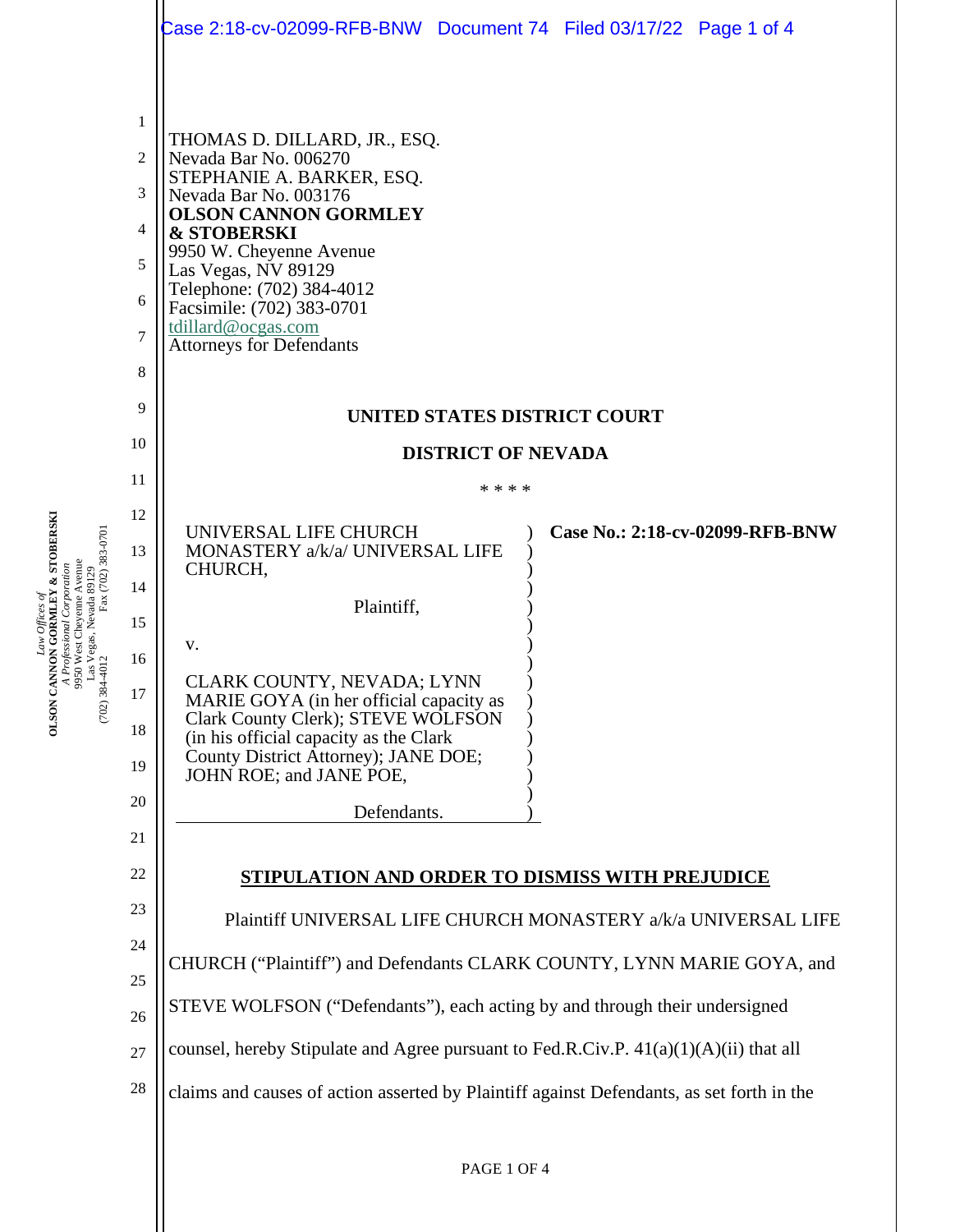## Case 2:18-cv-02099-RFB-BNW Document 74 Filed 03/17/22 Page 2 of 4



*Law Offices of*

**G O R MLEY & STOBERSKI**

**OLSON CANNON**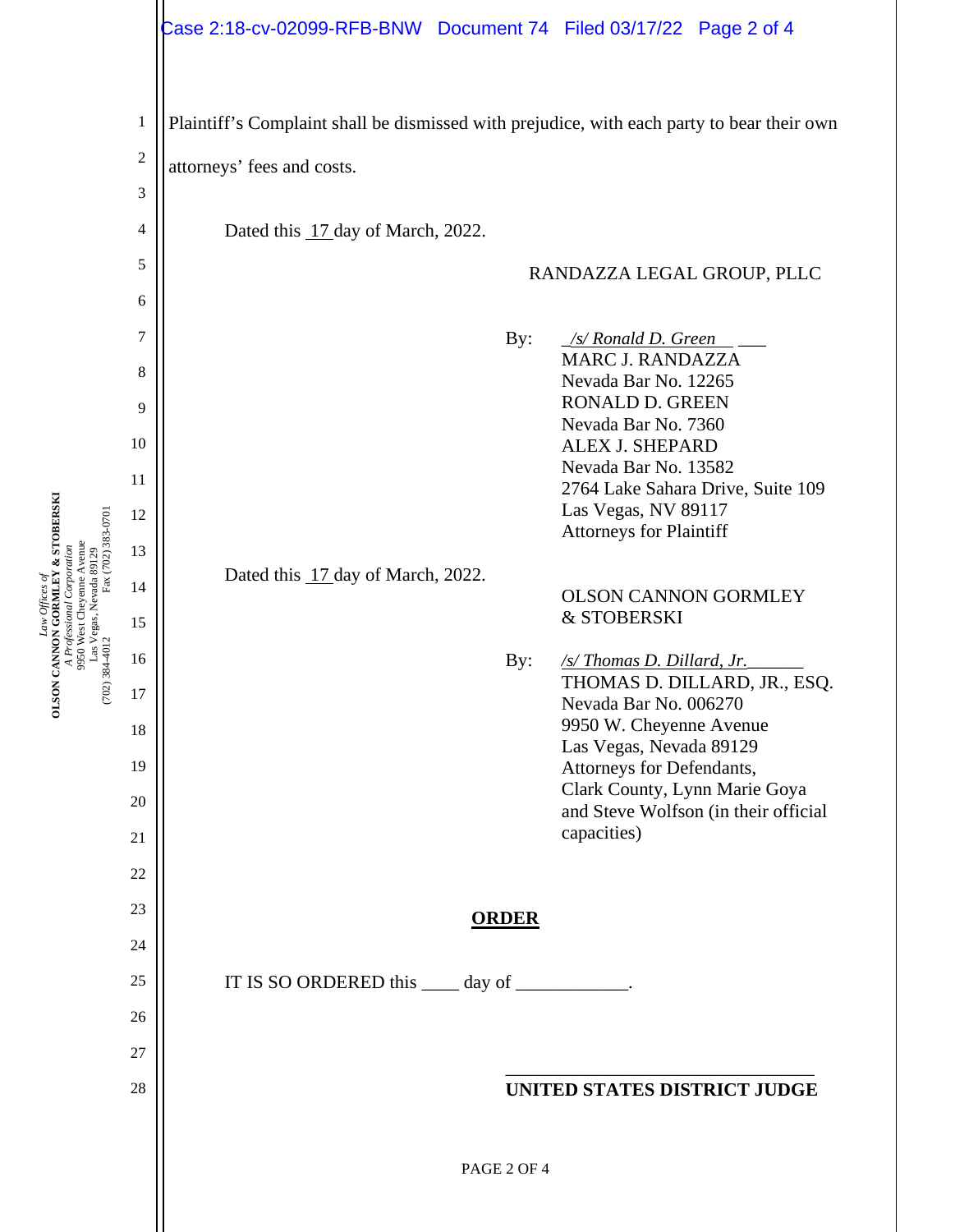|                  | Case 2:18-cv-02099-RFB-BNW Document 74 Filed 03/17/22 Page 3 of 4 |  |  |
|------------------|-------------------------------------------------------------------|--|--|
|                  |                                                                   |  |  |
| $\mathbf{1}$     |                                                                   |  |  |
| $\sqrt{2}$       |                                                                   |  |  |
| 3                | Submitted by:                                                     |  |  |
| $\overline{4}$   | OLSON CANNON GORMLEY<br>& STOBERSKI                               |  |  |
| 5                | /s/Thomas D. Dillard, Jr.                                         |  |  |
| $\sqrt{6}$       | THOMAS D. DILLARD, JR., ESQ.<br>Nevada Bar No. 006270             |  |  |
| $\boldsymbol{7}$ | 9950 West Cheyenne Avenue                                         |  |  |
| 8                | Las Vegas, Nevada 89129<br>Telephone: (702) 384-4012              |  |  |
| 9                | Facsimile: (702) 383-0701<br><b>Attorney for Defendants</b>       |  |  |
| $10\,$           |                                                                   |  |  |
| 11               |                                                                   |  |  |
| 12               |                                                                   |  |  |
| 13               |                                                                   |  |  |
| 14               |                                                                   |  |  |
| 15               |                                                                   |  |  |
| 16               |                                                                   |  |  |
| 17               |                                                                   |  |  |
| $18\,$           |                                                                   |  |  |
| 19               |                                                                   |  |  |
| $20\,$           |                                                                   |  |  |
| $21\,$           |                                                                   |  |  |
| $22\,$           |                                                                   |  |  |
| $23\,$           |                                                                   |  |  |
| $24\,$           |                                                                   |  |  |
| 25               |                                                                   |  |  |
| 26               |                                                                   |  |  |
| 27               |                                                                   |  |  |
| 28               |                                                                   |  |  |
|                  |                                                                   |  |  |
|                  |                                                                   |  |  |

*Law Offices of* **OLSON CANNON G O R MLEY & STOBERSKI** *A Professional Corporation* 9950 West Cheyenne Avenue Las Vegas, Nevada 89129 (702) 384-4012 Fax (702) 383-0701